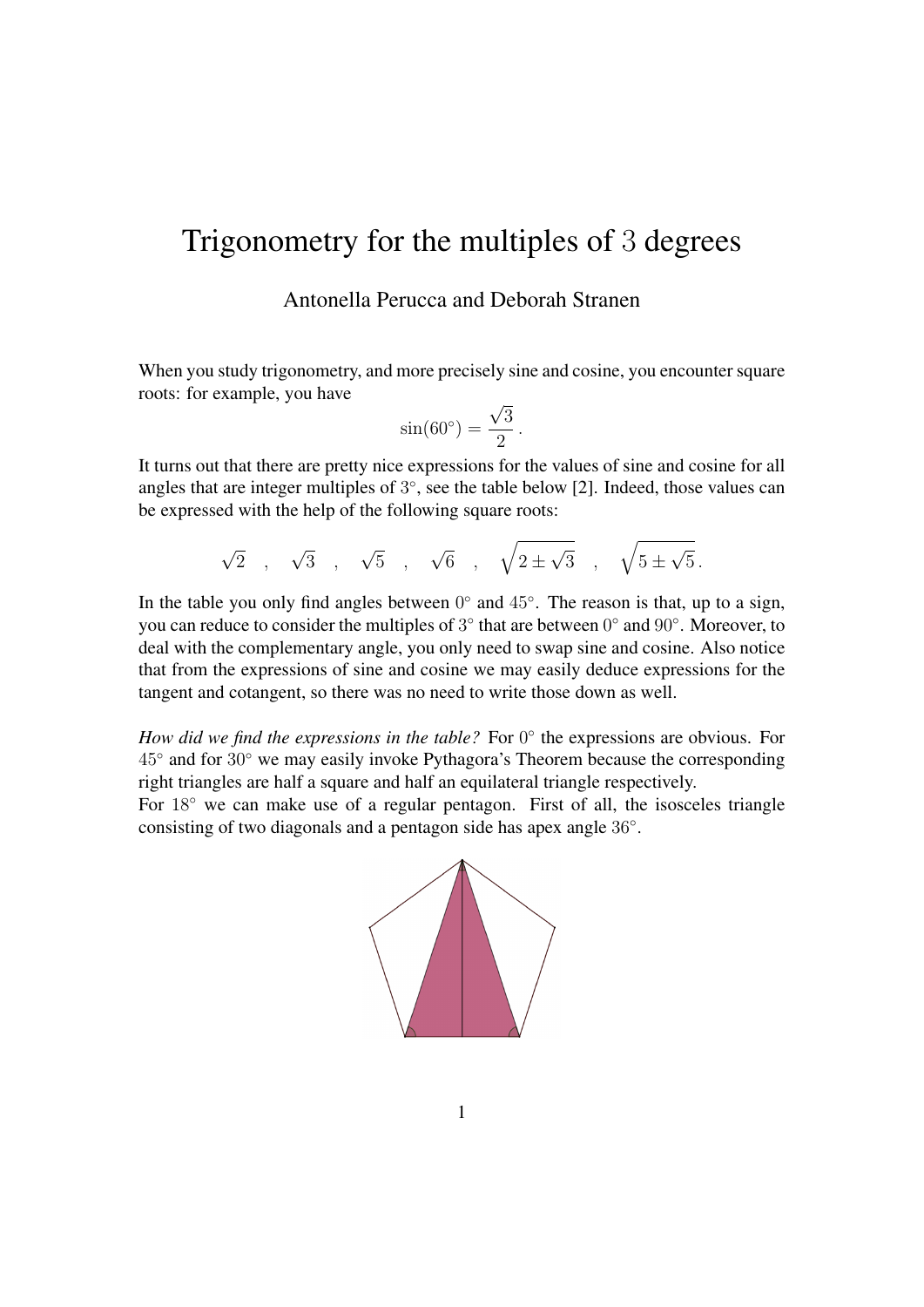

By halving this isosceles triangle through the apex, we find the right triangle that we need. It then suffices to recall that the ratio between diagonal and side of a regular pentagon is the golden ratio [\[1\]](#page-3-1)

$$
\varphi = \frac{1+\sqrt{5}}{2},
$$

whose inverse equals  $\sqrt{5}-1$  $\frac{5-1}{2}$ . We leave the conclusion of the calculation of  $\cos(18^\circ)$  as an exercise: the value of  $\sin(18^\circ)$  then follows from the identity  $\sin^2(18^\circ) + \cos^2(18^\circ) = 1$ . All other values in the table can be deduced with the help of the fundamental identity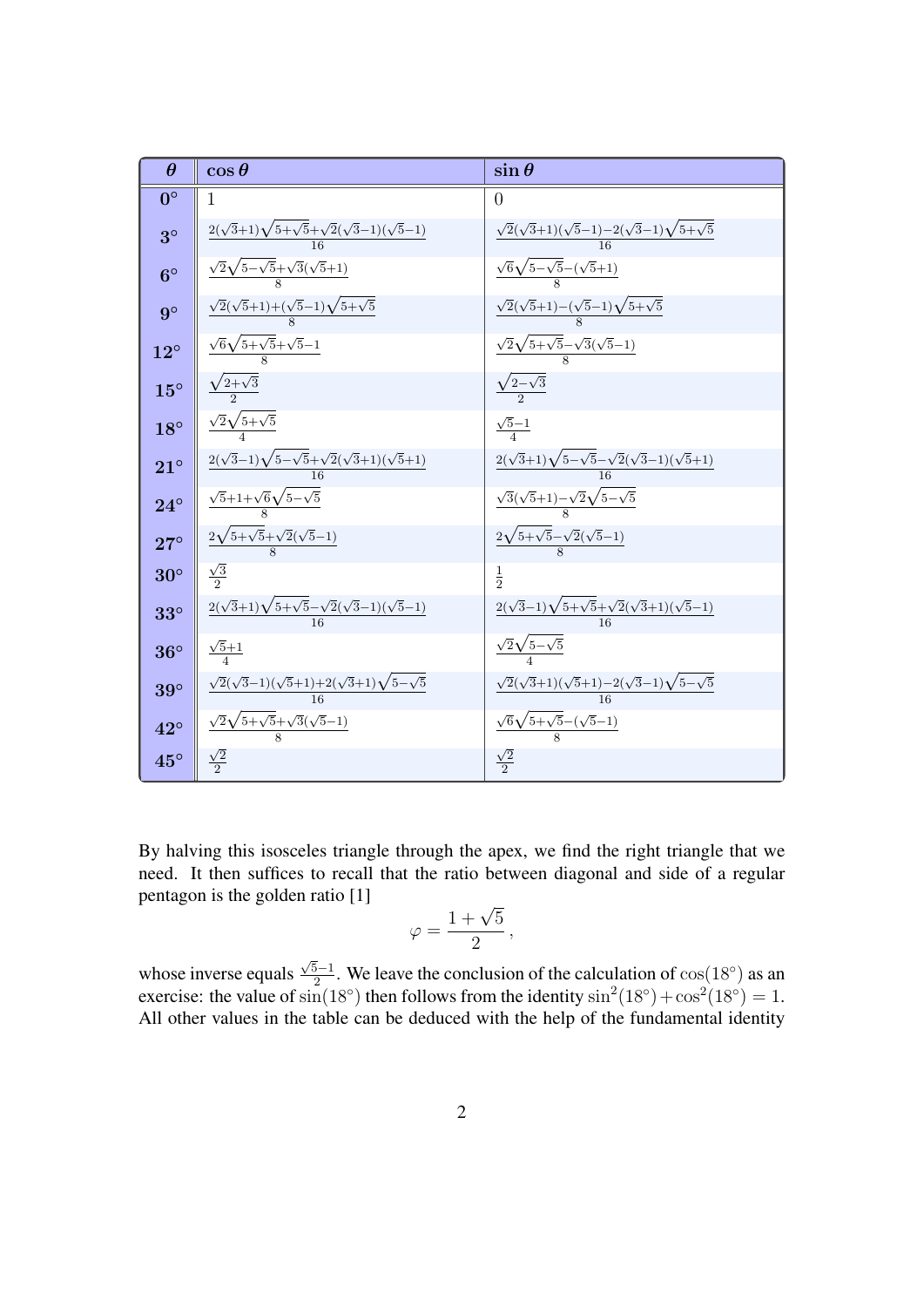$\cos^2 x + \sin^2 x = 1$ , and trigonometric rules such as the addition/subtraction formulas

 $\sin(x \pm y) = \sin x \cdot \cos y \pm \cos x \cdot \sin y$   $\cos(x \pm y) = \cos x \cdot \cos y \mp \sin x \cdot \sin y$ ,

the duplication formulas

$$
\sin(2x) = 2\sin x \cdot \cos x
$$
  $\cos(2x) = 2\cos^2 x - 1$ ,

and the half-angle formulas

$$
\sin^2 \frac{x}{2} = \frac{1 - \cos x}{2} \qquad \cos^2 \frac{x}{2} = \frac{1 + \cos x}{2}.
$$

You can find different (but equivalent) expressions for sine and cosine, according to which trigonometric formula you use and how you simplify an expression. Sometimes choosing the "simplest" expression is really a matter of personal preference: which of the following three expressions

$$
\frac{(-1+\sqrt{5})\sqrt{5+\sqrt{5}}+\sqrt{2}+\sqrt{10}}{8};\quad \frac{1}{2}\sqrt{2+\sqrt{\frac{5+\sqrt{5}}{2}}};\quad \frac{\sqrt{2}(\sqrt{5}+1)+(\sqrt{5}-1)\sqrt{5+\sqrt{5}}}{8}
$$

would you choose to express the cosine of 9°?

Disclaimer: For most angles you cannot write down an exact expression for the values of sine and cosine. For example, you would keep  $cos(1°)$  in your calculations and, if needed, you can use an approximated value for it. In fact, for multiples of 1° which are not multiples of 3° there is no exact expression for the values of sine and cosine involving real radicals (it is necessary to make use of the complex numbers). To know more about such results you can have a look at [\[3\]](#page-3-2).

#### **Exercises**

- 1. Compute with geometrical methods the exact values of sine and cosine for  $45^{\circ}$ , 30°, and 18°.
- 2. Show (without doing the actual calculations) that it is possible to compute the values of sine and cosine for all integer multiples of 3°.
- 3. Compute the exact values of sine and cosine for  $3^\circ$ .
- 4. Prove that if an angle can be expressed with real radicals, then the same holds for its half. In particular this shows that there are infinitely many angles that can be expressed with real radicals.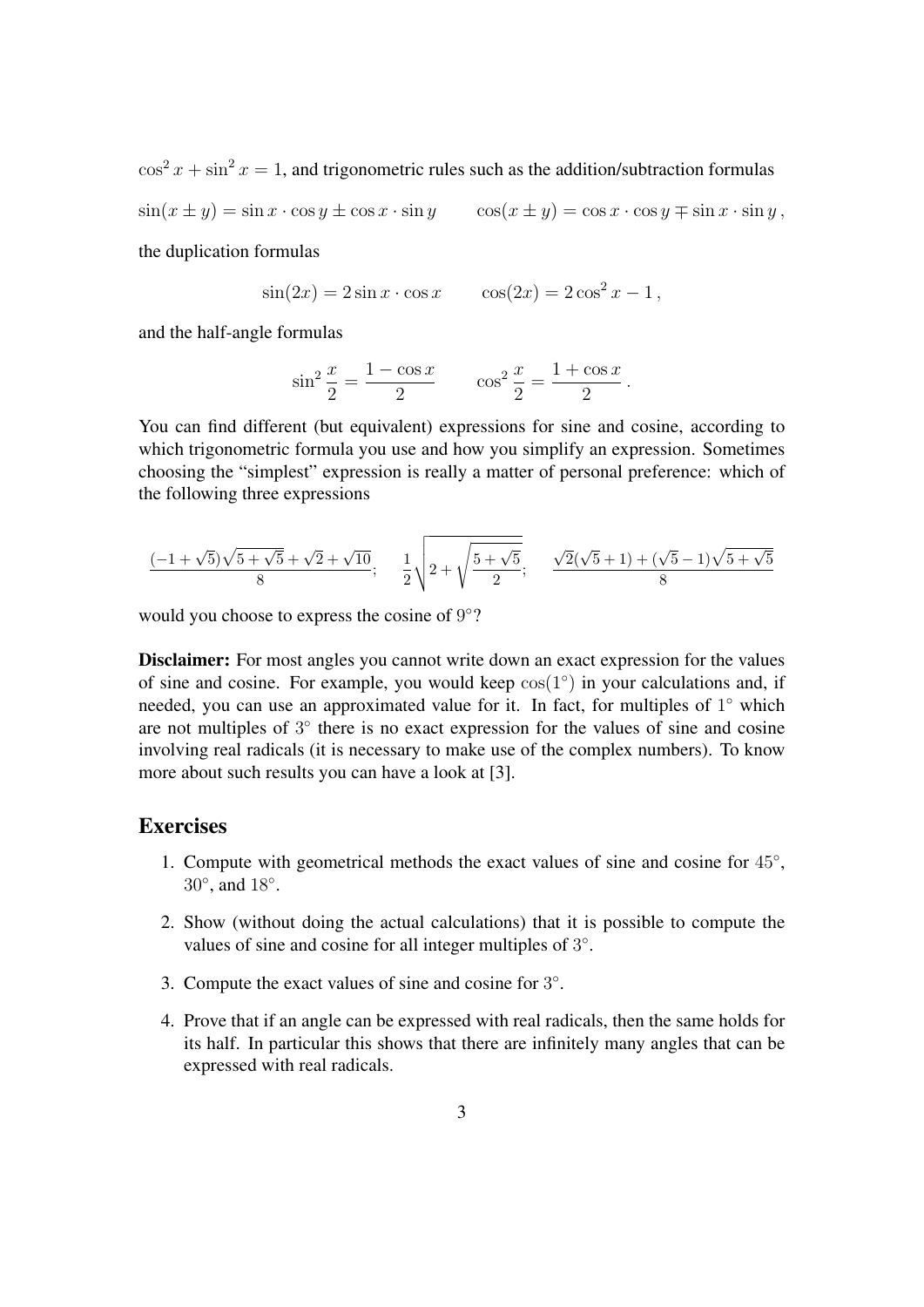## References

- <span id="page-3-1"></span>[1] Fernando Corbalán. *The Golden Ratio: The Beautiful Language of Mathematics*, Everything is mathematical, RBA Coleccionables, 2012.
- <span id="page-3-0"></span>[2] Deborah Stranen. *Exact trigonometric table for multiples of 3 degrees.* Available on Wikimedia Commons, [https://commons.wikimedia.org/wiki/](https://commons.wikimedia.org/wiki/File:Exact_trigonometric_table_for_multiples_of_3%C2%B0.jpg) [File:Exact\\_trigonometric\\_table\\_for\\_multiples\\_of\\_3%C2%](https://commons.wikimedia.org/wiki/File:Exact_trigonometric_table_for_multiples_of_3%C2%B0.jpg) [B0.jpg](https://commons.wikimedia.org/wiki/File:Exact_trigonometric_table_for_multiples_of_3%C2%B0.jpg) (public domain).
- <span id="page-3-2"></span>[3] Wikipedia contributors. *Trigonometric constants expressed in real radi*cals. Wikipedia, The Free Encyclopedia. November 2, 2017, [https:](https://en.wikipedia.org/w/index.php?title=Trigonometric_constants_expressed_in_real_radicals&oldid=808339981) [//en.wikipedia.org/w/index.php?title=Trigonometric\\_](https://en.wikipedia.org/w/index.php?title=Trigonometric_constants_expressed_in_real_radicals&oldid=808339981) [constants\\_expressed\\_in\\_real\\_radicals&oldid=808339981](https://en.wikipedia.org/w/index.php?title=Trigonometric_constants_expressed_in_real_radicals&oldid=808339981), retrieved January 1, 2018.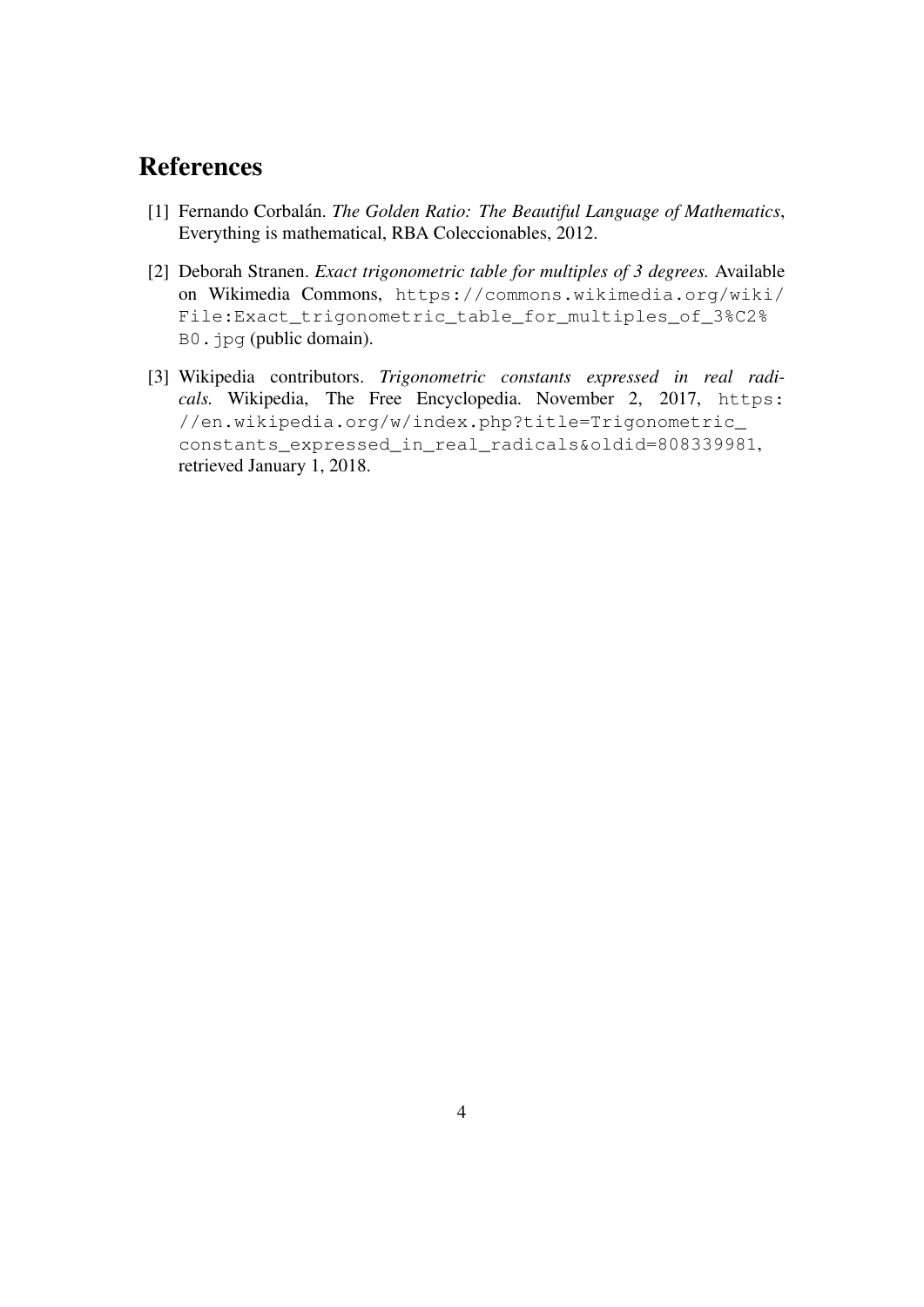### Solutions to the exercises

1. *Compute with geometrical methods the exact values of sine and cosine for* 45◦ *,* 30◦ *, and* 18◦ *.*

45°: The corresponding right triangle is half a square. The two legs are equal so  $45^\circ$ : The corresponding right triangle is half a square. The two legs are equal so (from Pythagora's Theorem) the hypotenuse is  $\sqrt{2}$  times the leg. Thus sine and cosine of  $45^{\circ}$  are  $\frac{1}{\sqrt{2}}$  $\frac{1}{2} = \frac{\sqrt{2}}{2}$  $\frac{2}{2}$ .

30°: The corresponding right triangle is half an equilateral triangle. The short leg is half the hypotenuse, and we deduce that  $sin(30^\circ) = \frac{1}{2}$ . By Pythagoras' Theorem, the ratio between the long leg and the hypotenuse is  $\sqrt{3}$  $\frac{\sqrt{3}}{2}$ , so this is the value of  $cos(30°)$ .

18°: As we have noticed, the corresponding right triangle is half the isosceles triangle consisting of two diagonals and one side of a regular pentagon. The hypotenuse is a diagonal, and the short leg is half of the pentagon side. Recall that the ratio between diagonal and side of a regular pentagon is the golden ratio

$$
\varphi = \frac{1+\sqrt{5}}{2},
$$

whose inverse is  $\sqrt{5}-1$  $\frac{2^{5}-1}{2}$ . We deduce that the ratio between half a side and the diagonal of a regular pentagon is  $\sqrt{5-1}$  $\frac{5-1}{4}$ : this is the value of  $\cos(18^{\circ})$ . We then have √

$$
\sin(18^\circ) = \sqrt{1 - \cos^2(18^\circ)} = \frac{\sqrt{2}\sqrt{5 + \sqrt{5}}}{4}.
$$

2. *Show (without doing the actual calculations) that it is possible to compute the* values of sine and cosine for all integer multiples of 3°.

In Exercise 1 we have already worked out 45°, 30° (and hence also the complementary angle 60°), and 18°. We may then apply the appropriate trigonometric formulas considering the following relations:

$$
36^{\circ} = 2 \times 18^{\circ} \qquad 6^{\circ} = 36^{\circ} - 30^{\circ} \qquad 15^{\circ} = 60^{\circ} - 45^{\circ} \qquad 3^{\circ} = 18^{\circ} - 15^{\circ}
$$
  

$$
9^{\circ} = 15^{\circ} - 6^{\circ} \qquad 12^{\circ} = 2 \times 6^{\circ} \qquad 21^{\circ} = 9^{\circ} + 12^{\circ} \qquad 24^{\circ} = 2 \times 12^{\circ}
$$
  

$$
27^{\circ} = 12^{\circ} + 15^{\circ} \qquad 33^{\circ} = 15^{\circ} + 18^{\circ} \qquad 39^{\circ} = 18^{\circ} + 21^{\circ} \qquad 42^{\circ} = 45^{\circ} - 3^{\circ}
$$